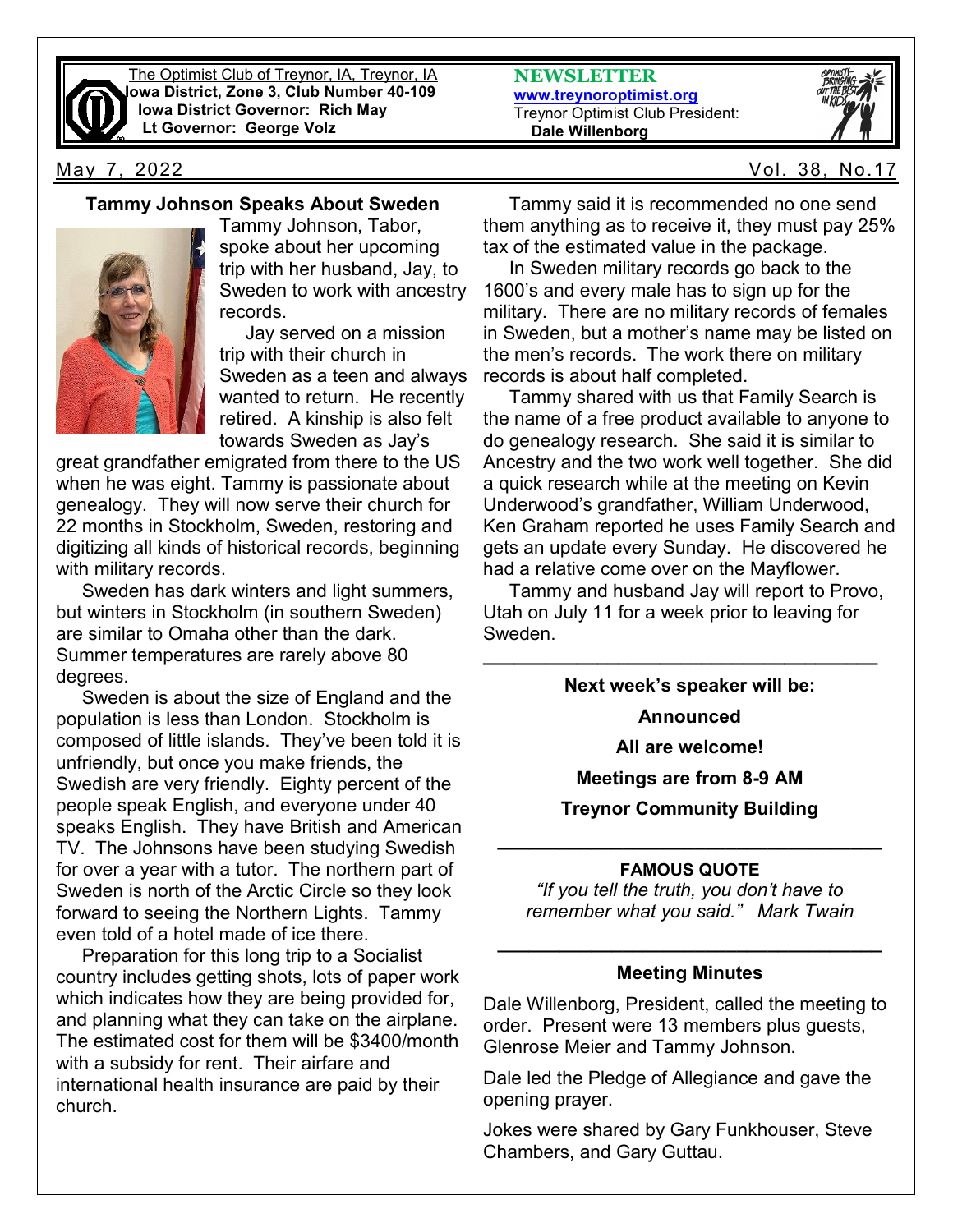50/50 was won by Gary Funkhouser. Judy Guttau won the Attendance Drawing.

Birthdays/Anniversaries: None

## **Bragging Rights: (\$ are used for youth activities)**

- Gary Funkhouser donated to brag on all the Treynor athletic teams' success this week.
- Judy Guttau complimented the Fine Arts Program and the honoring the retirement of Mr. Schoening and Mr. Schuler at the school.
- Bill Vorthmann and Dale Willenborg contributed because the Youth Appreciation ceremony was successful and for Kevin Underwood's good cookies.
- Glenrose Meier donated because her 46 year old son has 3rd stage kidney cancer and treatment is working.
- John Klein bragged on Jordan Campbell leading the Cinco de Mayo local celebration and the good food!

## **BUSINESS:**

- Dale Willenborg thanked all who helped with the Youth Appreciation ceremony. He circulated a program showing the honorees:
	- $\circ$  7th grade McKayla Dinklage and Cole Yoder
	- $\circ$  8<sup>th</sup> grade Gabrielle Blanchard and Nolan Scott
	- $\circ$  9<sup>th</sup> grade McKenna Freiburger and Noel Cramer
	- $\circ$  10<sup>th</sup> grade Mia Harter and Clinton Buckingham
	- $\circ$  11<sup>th</sup> grade Sydne Dotson and Jacob Pote
	- $\circ$  12<sup>th</sup> grade Nora Beekhuizen and Payton Chapman
- Shelly Bailey attended the District Optimist Meeting in CB and passed along to Judy Guttau a pin for having signed up five new members over the years and a Casey's gift card.
- Shelly Bailey is the adult advisor for the JOI Club, which is parent to the Keep Kids Alive Committee. John Klein announced Keep Kids Alive is going to sponsor a 5K run and a 1 mile walk in July.

• Today is our Optimist Kite Flying event at noon at "The T". Post event report: It was very successful with about 50 present flying kites on a nice windy day. The kites practically took off themselves! The Omaha Kite Club flew several very large kites. We owe much gratitude to Katie Weiss, Treynor Elementary Art Teacher. Our Optimist Club donated the materials for the kites and Katie had the  $3^{\text{rd}}$ , 4<sup>th</sup>, and  $5^{\text{th}}$  graders decorate their kites in class. She brought all kites to the field and will send home kites with children who were unable to come this day.



**Two excited girls ready to fly kites!**



**Katie Weiss – Thank You!**